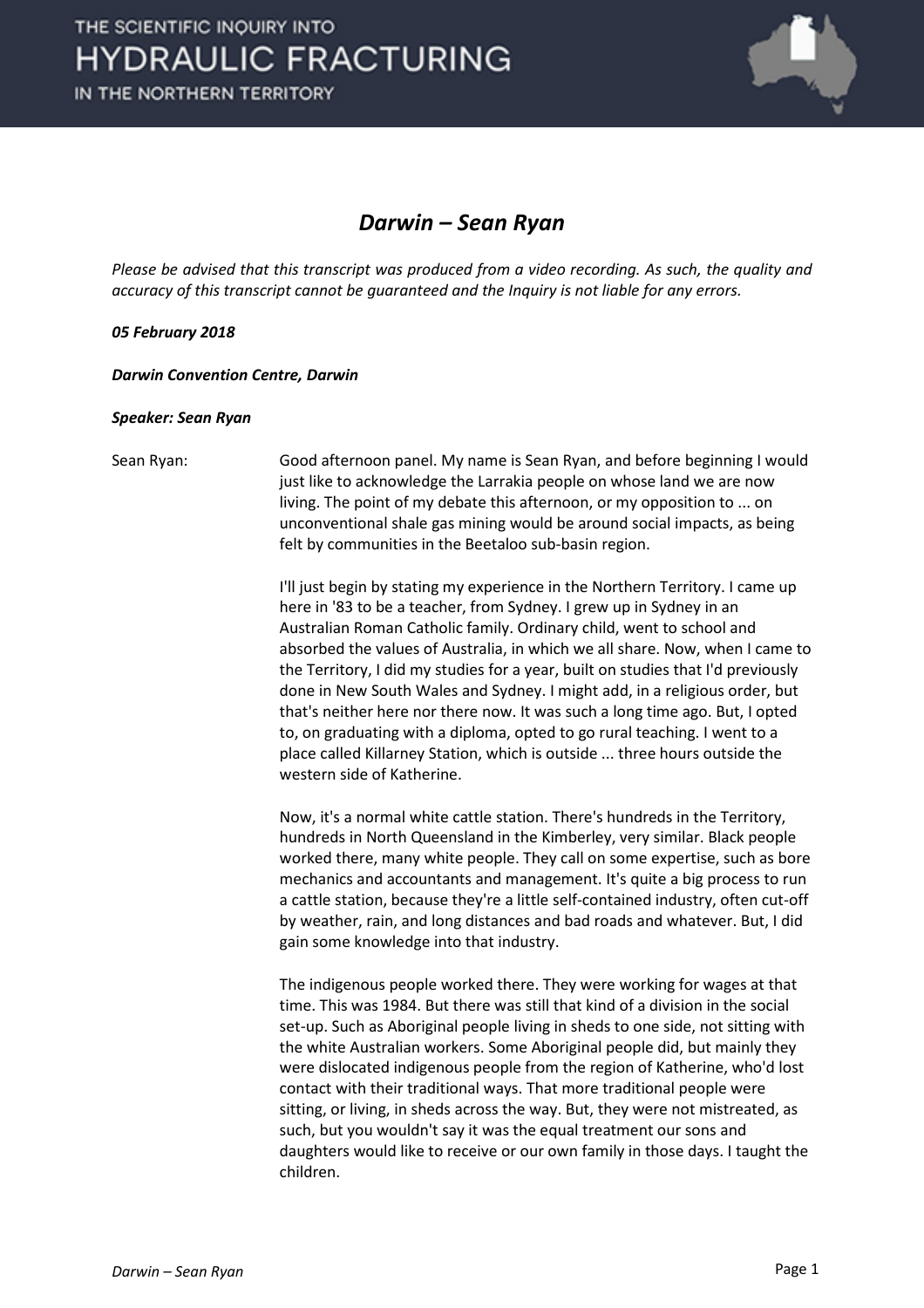

I'm leading ... I'm presuming a bit to speak for indigenous people here, but I hope you can see it's just based on my experience of being around communities and being with indigenous people as a teacher and educator. I'm not speaking for them, as such, I'm speaking from my own experience and from what I've seen.

In Australia, at that time, of course, the children were to follow a curriculum, which was the same as Sydney, Melbourne, Darwin. But, after a few short weeks, I kind of realised the difficulty as a teacher to meet these expectations of literacy, and numeracy particularly. Try as I might, I had to really redesign my curriculum to meet those needs. Without faking a curriculum, or my reports, I had to bend the rules of a teacher as far as I could. These children were aged from five to fifteen in one classroom I was stationed. They're all indigenous children, except for the daughter of the owners, and I did teach her as best I could, in that one small classroom.

But, the children had no literacy aged eight, nine, ten, eleven or twelve, these indigenous students from around Top Springs area, the Territory. I'll be leaning to show that this is not uncommon through my experience of further teaching in places. I hope to doctor my programmes and to meet their needs, but I did feel disconsolate knowing that I'd leave that school after two short years and really not meet their needs. It was not shameful. You do the best you can in difficult circumstances.

I then went to the desert to a bilingual school called Willowra, not far from Yuendumu, the warlpiri people. It's in that region, central Australia, Tanami Desert, in from Ti tree, one and half hours drive. Again, very isolated and often this is the way of the Northern Territory, this isolation. But, I guess, it's not the main problem. The main problem, again, was with literacy and numeracy and forces of a white government saying that these children ... they did have their own language taught there. It was a bilingual school at that stage, in '86. But, again, the literacy outcomes were poor compared to Melbourne or Sydney or Darwin or other parts [inaudible] wherever. You can never achieve anything close to those expectations of literacy. And this is still an ongoing problem in the Territory. And, virtually, we don't know what to do.

We keep the schools open. They go on day after day, week after week. There's plenty of programmes, plenty of sports, music. But, the fundamental thing doesn't happen. I'm telling you. This is from my eyes. I was in that school for three and a half years, in a bilingual school, and the fundamental point of a school is to teach children and progress them from year, to year, to year to, say, a normal Australian standard of a year 10. We'd expect our children to at least get to year 10. But, the percentages coming through to year 10 in the Northern Territory, indigenous schools, bi-cultural schools, or just of schools like Ti Tree, or any other tree ... school ... these schools in the Beetaloo sub - region are very similar, very poor.

Things like metric measurement, you'd think that that's quite easy to teach. Such as what is a millimetre? Or, measure up that door in centimetres. Or, how far is it from here to Alice Springs? It's not a matter of intelligence, but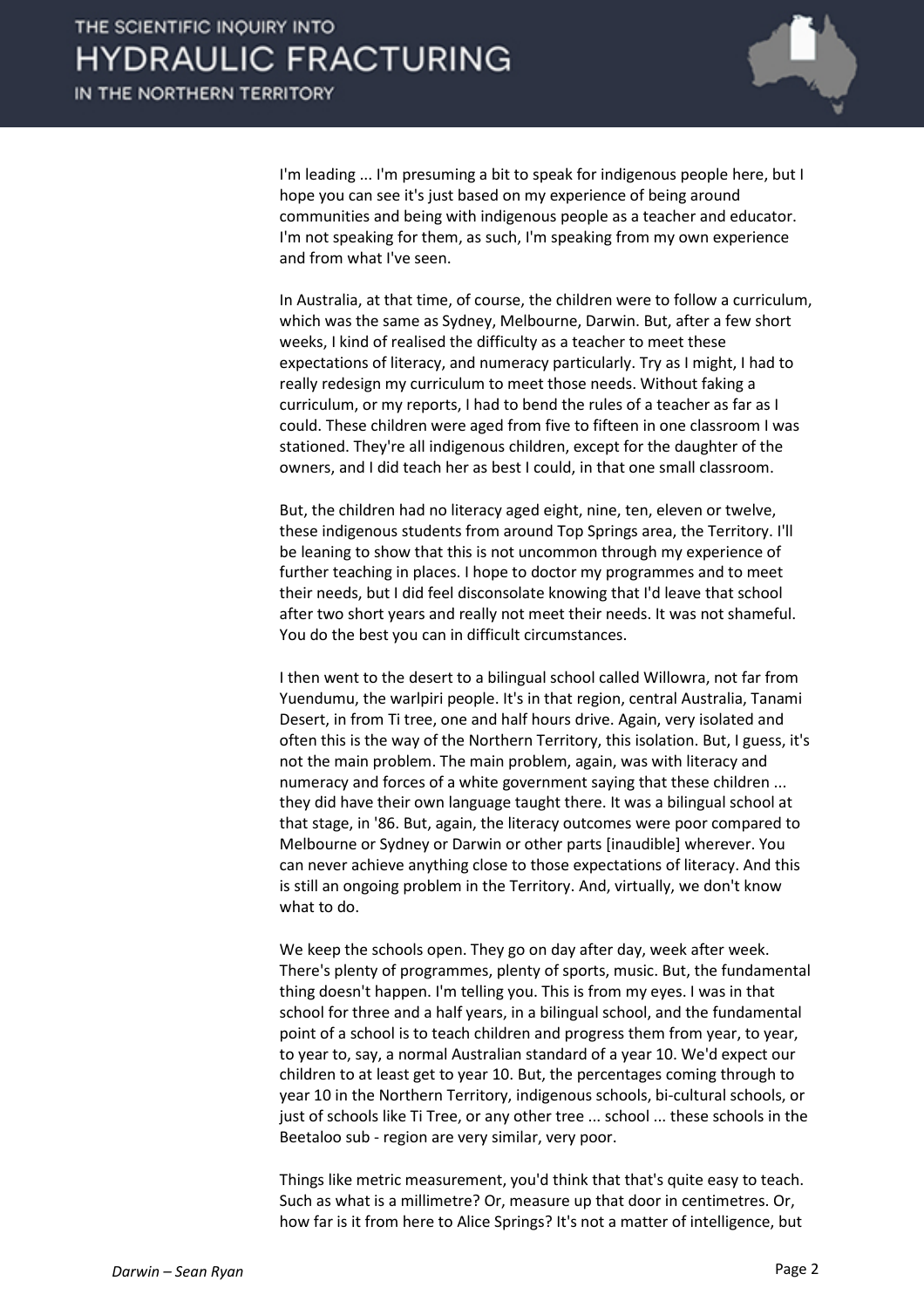

our understanding of education hasn't reached that level to know how to effectively teach these people of Australia. It's the same in the Kimberley. It'll be the same right through wherever you go.

People want the books. There's year-core students, but it's not the year 12 pass ... as good as it is, and teachers do tremendous work, I'm not belittling anyone here, I'm just expressing the difficulties, which will lead on to what my argument about any dealings in communities will come back to this issue of education levels and prerequisites to join a debate. If you can't enter ... if you don't know how to measure millimetres of bores or any, those intricate issues of engineering, where you've got very little chance of participating in the wider debate, as an equal Australian.

But, anyway, these arguments ... it's where I am ... it's based on, at least I lived in Tennant Creek later, after Willowra, three and a half years in a bilingual school. I became an adult educator. This gave me access to another 30, 40 indigenous communities in the Northern Territory. Teacher training, basic literacy and numeracy work, certificate ones, twos, and three in ESL work. It was very basic. But, again, the same issues came up of literacy levels, numeracy levels, mass measurement, heights, weights, volumes. These things were almost intractable to get across to adult students who all wish to better themselves, educationally. It wasn't through, sometimes, lack of desire, but, in the classroom, I don't know if it's a question of time, or money or whether it's just more research needs to be done into the whole process of psychological processes of how, what's involved in really educating Australians, all Australians. There has been progress and bilingual schools do defend their cultures and you could argue that's a great thing, it builds up. But again, there's very little equal outcome such as year 10 qualifications and definitely not year 12. These mining bodies and companies say that they will engage in debate and explanations, but this is where it's going to become almost impossible to really do properly or fairly.

There will be land councils involved and they do great work, they can bring interpreters, yes? Kriol's speak in that region, around the Katherine Region. And actually Kriol language is growing bigger and bigger as the years go by. Almost equal to English as a common tongue throughout the north of Australia. But the Elliott people, Warumungu people, they will have their Jingili languages and Mudpurra languages. But even then it's still a big gap in explaining technical terms I think, and I'd really exhort companies to be involved in that, but the expertise, I don't know where it's coming from. And if they go ahead with the fracking in the Beetaloo Sub-Basin there's going to be a lot of misunderstandings, misinformation. And I don't think for the, speaking on behalf of the indigenous people and communities, the twelve or fifteen or twenty effected, I don't think it's such a good idea at this time to go ahead with the fracking industry for some of those point, particularly the educational point that I'm trying to raise here and get across to you, to the panel members.

But I'm open for any questioning now. Thank you.

Sean Ryan: Thank you. Are there any questions at all?